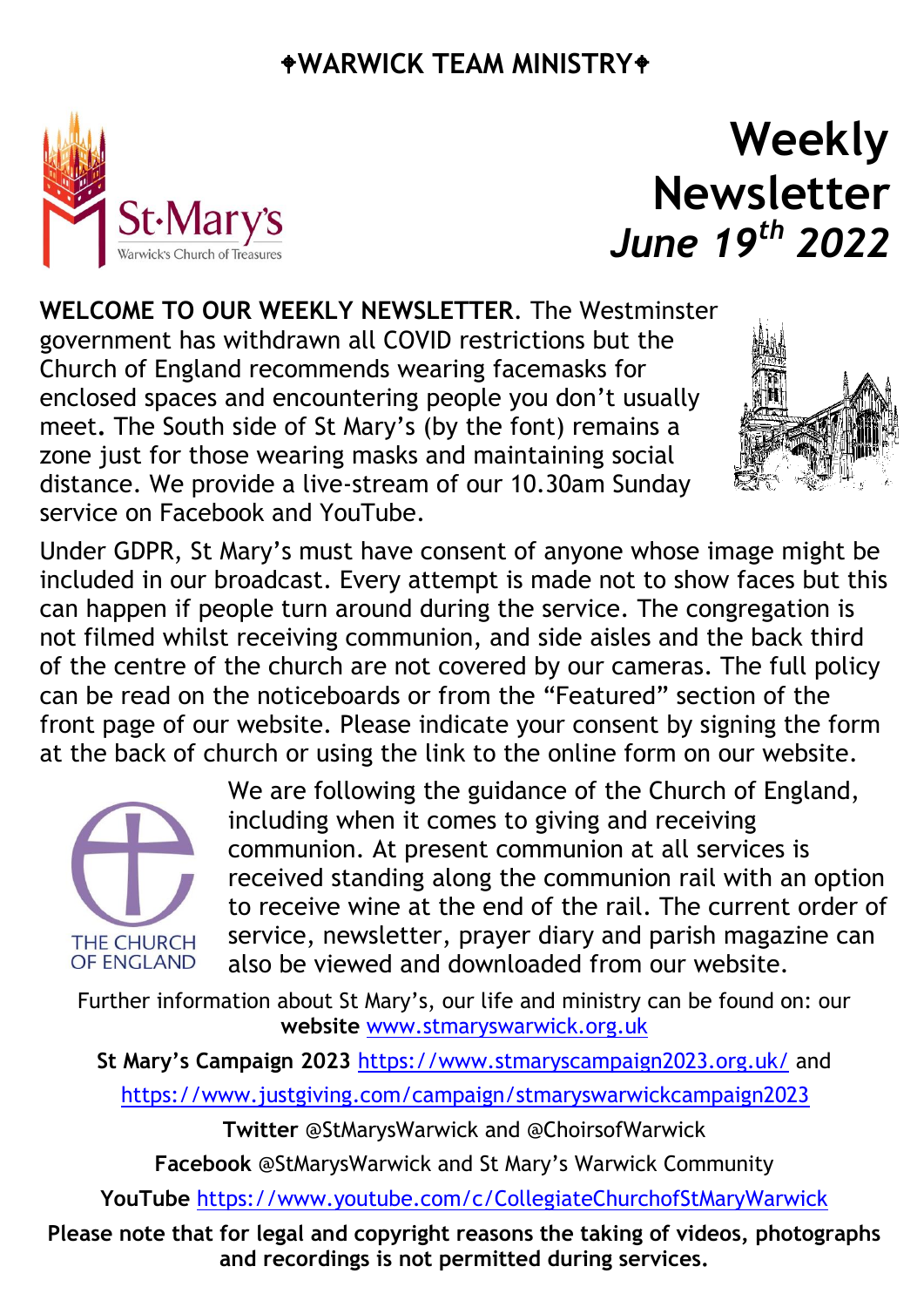# SERVICES

# **Trinity 1**

| 8.00am                                                    | <b>Holy Communion (BCP Said)</b>                                                                                           |  |  |
|-----------------------------------------------------------|----------------------------------------------------------------------------------------------------------------------------|--|--|
| Celebrant & Preacher: Canon Peter Holliday                |                                                                                                                            |  |  |
|                                                           | The service begins in the Book of 205                                                                                      |  |  |
| 10.30am                                                   | <b>Choral Eucharist (Common Worship)</b><br><b>Boys' Voices</b><br>also on Facebook & YouTube                              |  |  |
| Preacher:<br>Reading:<br>Intercessor:<br>Organ Voluntary: | <b>Canon Peter Holliday</b><br>Galatians 3: 23-29 - Diane Luxton<br>Elizabeth Rankin<br>Toccata in F (BuxWV 157) Buxtehude |  |  |

**Everyone is warmly invited to stay for tea or coffee after the service.**

| 5.30pm         | <b>Choral Evensong (BCP)</b><br><b>Boys' and Men's Voices</b> |
|----------------|---------------------------------------------------------------|
| Hymn:          | 383(ii)                                                       |
| Preces:        | <b>Sumsion</b>                                                |
| Psalm:         | 57                                                            |
| Reading:       | Genesis 24: 1-27 - Peter Briggs                               |
| Magnificat:    | Stanford in C                                                 |
| Reading:       | Mark 5: 21-end - John Brown                                   |
| Nunc dimittis: | Stanford in C                                                 |
| Responses:     | Sumsion                                                       |
| Anthem:        | Thou wilt keep him in perfect peace Wesley                    |

Thou wilt keep him in perfect peace whose mind is stayed on Thee. The darkness is no darkness with Thee, but the night is as clear as the day: The darkness and the light to Thee are both alike. God is light and with Him is no darkness at all. Oh let my soul live and it shall praise Thee. For Thine is the Kingdom, the power and the glory, for evermore.

| Hymn:            | 392                               |
|------------------|-----------------------------------|
| Preacher:        | <b>Canon Peter Holliday</b>       |
| Hymn:            | 377                               |
| Organ voluntary: | Fantasy on "Lumetto" Leighton     |
|                  | Director of Music: Oliver Hancock |

Assistant Director of Music: Mark Swinton Organ Scholar: Matthew Howell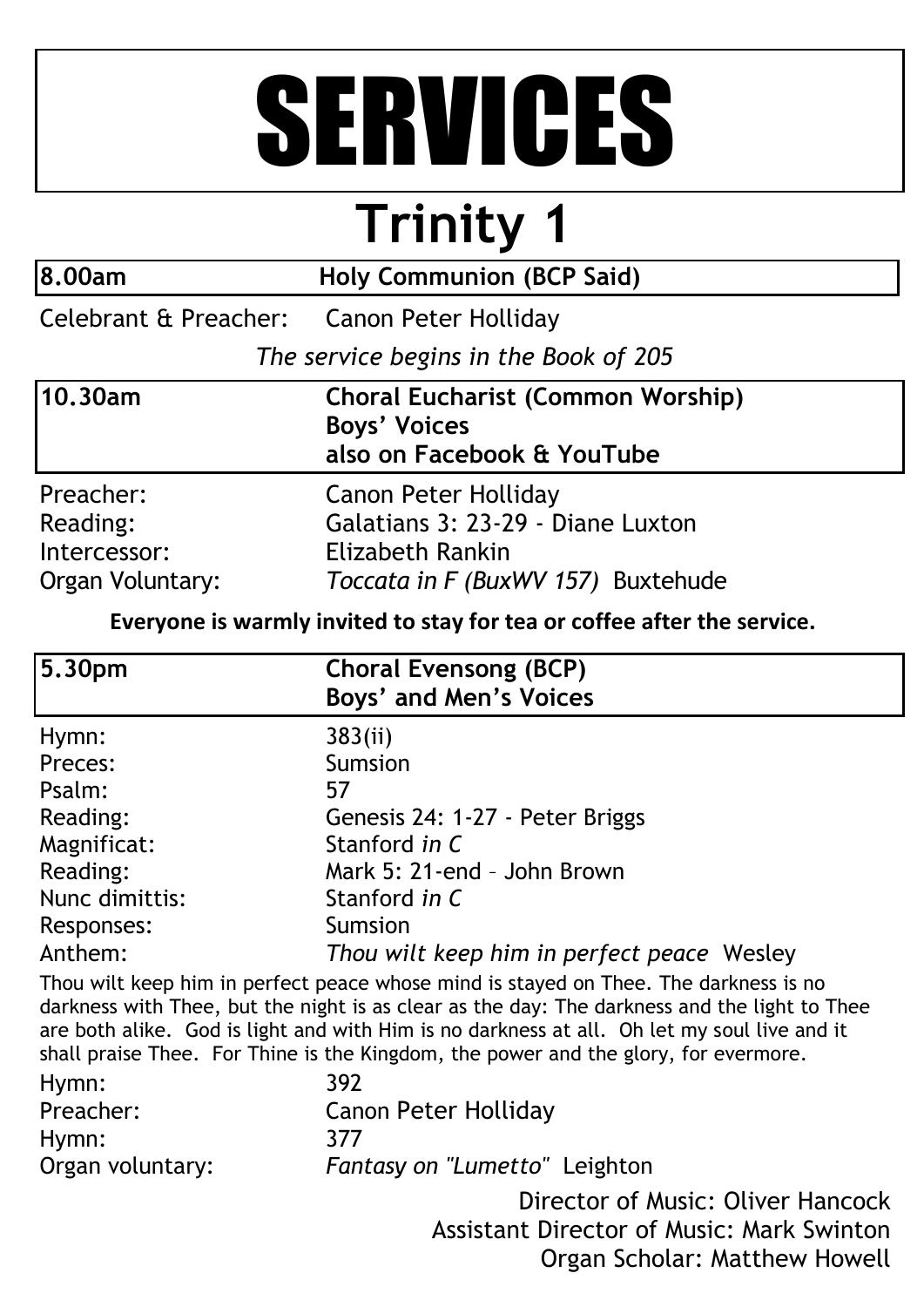# NOTICES

#### **HELP NEEDED**

We are delighted and grateful that so many people have come forward and volunteered to fill many roles in our church enabling us to be a truly living church. Our building is open for worship, events and visitors seven days a week and we need to ensure it is clean and presentable.

We have had a volunteer doing the essentials since the end of last year while we re-assess our needs. The Holy dusters make a significant impact by meeting once a month but we do need someone to do basic cleaning tasks (toilets, floors, emptying bins and replenishing handtowels etc.) a couple of times a week. It takes about 4 hours in total.

We think this should be a paid role, but have not been able to find a suitable cleaner yet. If anyone knows a good, reliable cleaner, please could they let Clare Gould (our Church Administrator) know by email [OM@stmaryswarwick.org.uk](mailto:OM@stmaryswarwick.org.uk)

Meanwhile, our regular volunteer cleaner is willing to continue for another few months, but is not available on the following weeks:

w/c  $6^{\text{th}}$  June, 13<sup>th</sup> June, 20<sup>th</sup> June, 18<sup>th</sup> July, 25<sup>th</sup> July, 1<sup>st</sup> August, 22<sup>nd</sup> August.

If anyone would be willing to help, please let Clare know as soon as possible.

#### **HOLY DUSTERS**



The next gathering of our Holy Dusters is from 9am-12pm on Thursday 30<sup>th</sup> June. Thanks to everyone who helps keep St Mary's clean (fortified by cake and

coffee!).

#### **GOING FORWARD**

Clergy in the Diocese are encouraged to take a 12-week period of

sabbatical study leave every seven years. Vaughan's last sabbatical was in 2015 so he is away for 12 weeks following the Jubilee Service. Last time he worked on a number of



writing projects including the research which led to the publication of *Leading by Story*. One of his plans this time is another writing project involving Christianity and stories. He's written more about this in the next issue of our parish magazine.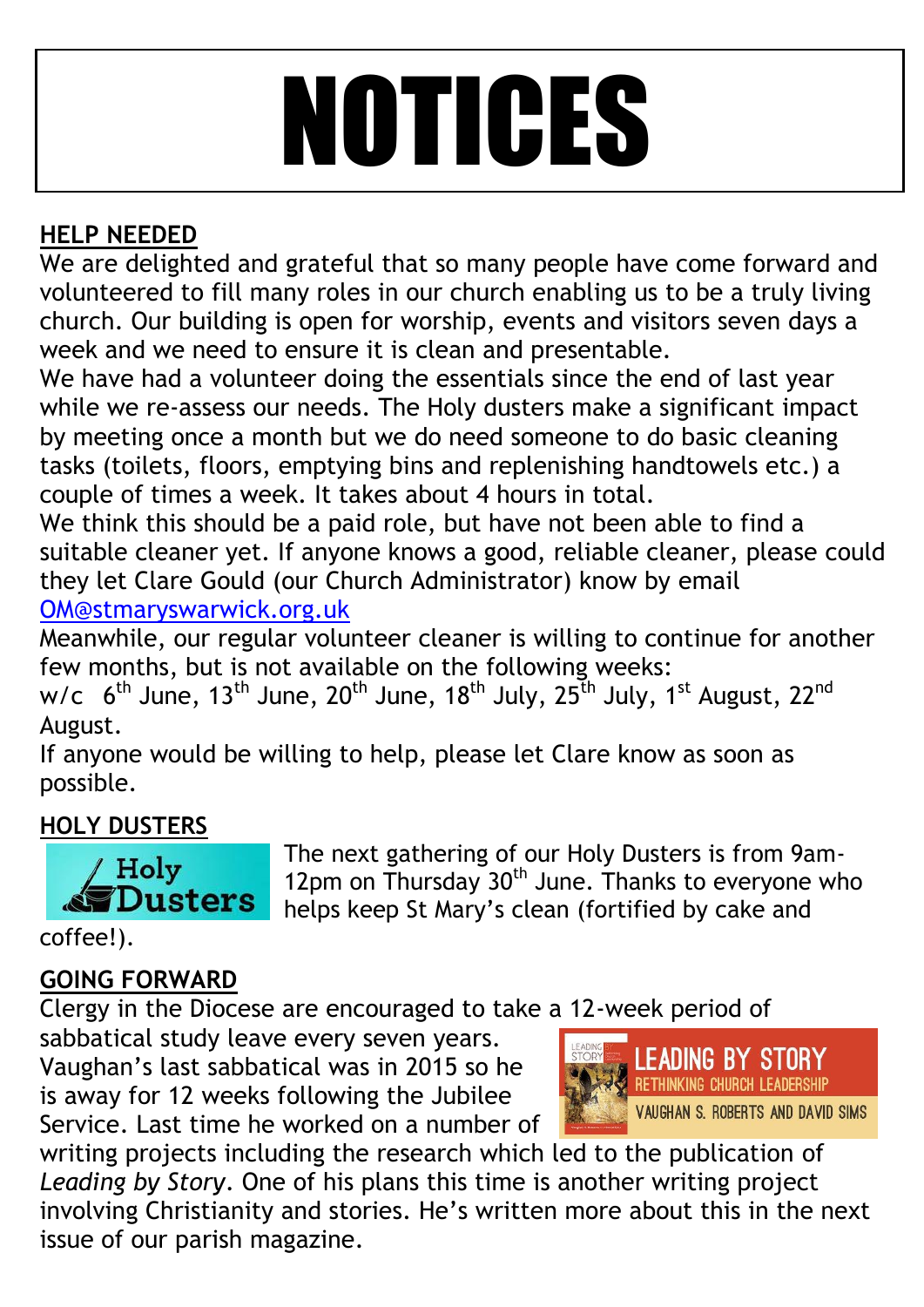#### **FIRE UNLOCKED**

There will be a Parish walk on the second week in June to encourage the community to think about where we are and call in to see us and find out more about us. For more details Please contact [gill.james2021@gmail.com](mailto:gill.james2021@gmail.com)

#### **MUSIC FOR ST MARY'S 2023**

As part of the celebrations for St Mary's 900<sup>th</sup> anniversary in 2023, the Director of Music is looking to commission some new choral works. Cecilia McDowall has agreed to write an anthem, and enquiries are being made for a setting of the Magnificat and Nunc dimittis. A generous benefactor has offered to sponsor the anthem, so if you would be interested in contributing towards the cost of the Magnificat and Nunc



dimittis – total cost is likely to be around £9,000 - please speak to or email Oliver Hancock, Director of Music: [dofm@stmaryswarwick.org.uk](mailto:dofm@stmaryswarwick.org.uk)

#### **FORTHCOMING RECITAL**

Colin Druce needs little introduction, being one of St Mary's occasional deputy organists and well known in Warwickshire for his brilliance as a soloist and accompanist. He makes a welcome return to St Mary's in both capacities for our next two Friday recitals. At 1.15pm on 24th June, he will perform a solo programme on the organ, including the glorious Sixth Symphonie by Widor, and on 1st July he will accompany young musicians from Warwick School. As usual, admission is free with a retiring collection.

#### **VISITOR WELCOME VOLUNTEERS**

Do you like talking to people? Do you like meeting people from all over the world? Then why not volunteer with the Visitor Welcome Team? We greet visitors from all over the world, helping them to have a memorable and informative time in our magnificent Church. We are looking for volunteers who can give us 3 hours of their time to help us give visitors a better understanding of the history of our church and to be part of our happy and vibrant team. Please contact Anaïs Vanian-Cooper for more information at: [svtl@stmaryswarwick.org.uk](mailto:svtl@stmaryswarwick.org.uk) Phone: 01926 403940

#### **SUNDAY SCHOOL**

We are exploring a way in which to get our Sunday School up and running safely in our current, uncertain COVID climate. Catherine Watkins is happy for interested parties and potential volunteers to call her on 01926 312861 and leave a message so she can call the same evening to co-ordinate a meeting at a venue to suit.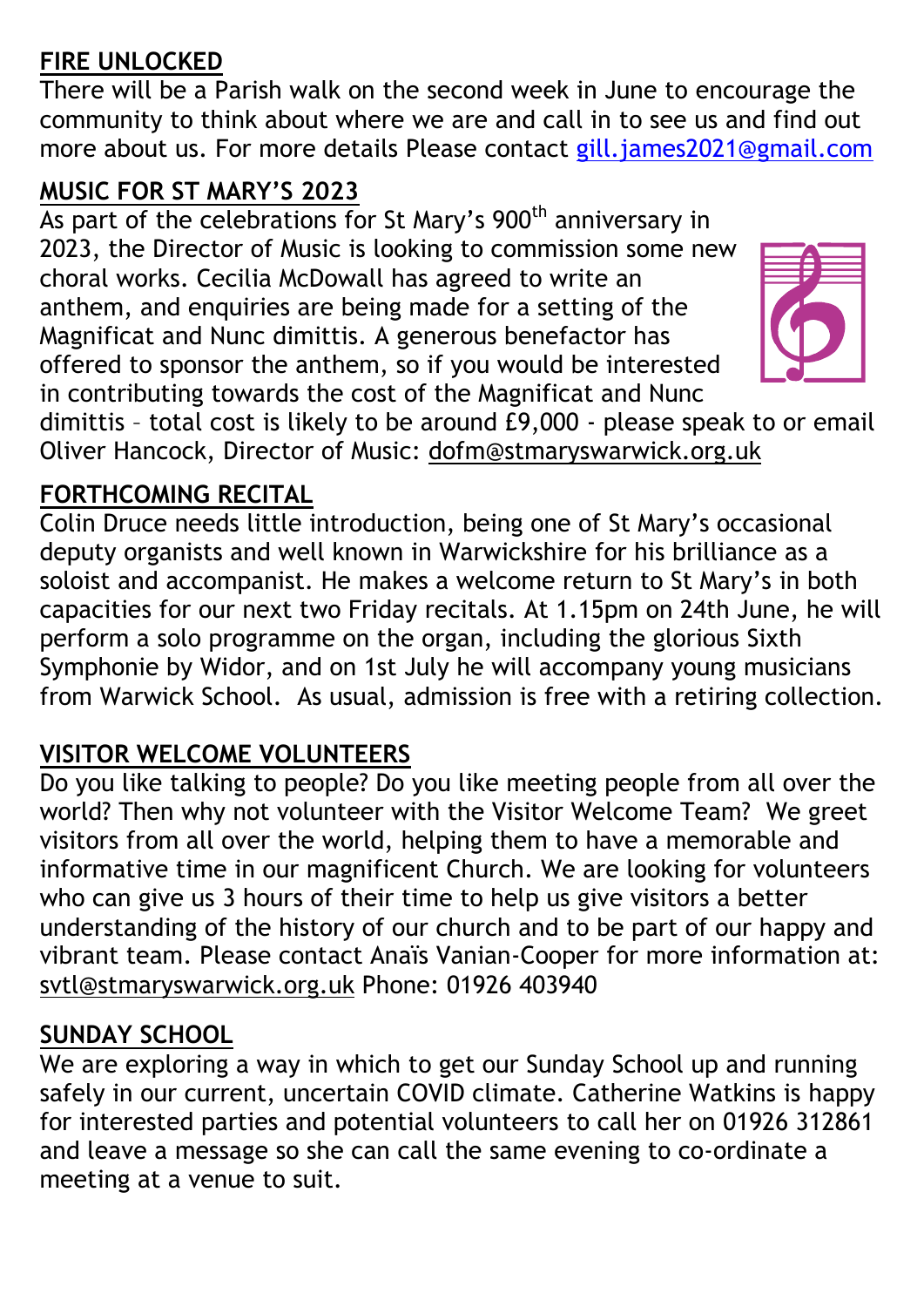### THE CHOIR OF THE **COLLEGIATE CHURCH OF** ST MARY, WARWICK

with the Beauchamp Sinfonietta

# SUMMER CONCERT

Saturday 25th June | 7.30pm

Tickets: adults £13 | under 16s free

via Eventbrite.com (search St Mary Warwick concert or visit tiny.cc/choirconcert22 or use the **QR** code *below*) (booking fee applies)

Parry I was glad

Mendelssohn Hear my prayer

Vaughan Williams Five Mystical Songs Willan Opraise the Lord Brahms Geistliches Lied Parry Blest pair of sirens

Generously supported by the Warwick Choral Trust and the William A. Cadbury **Charitable Trust** 

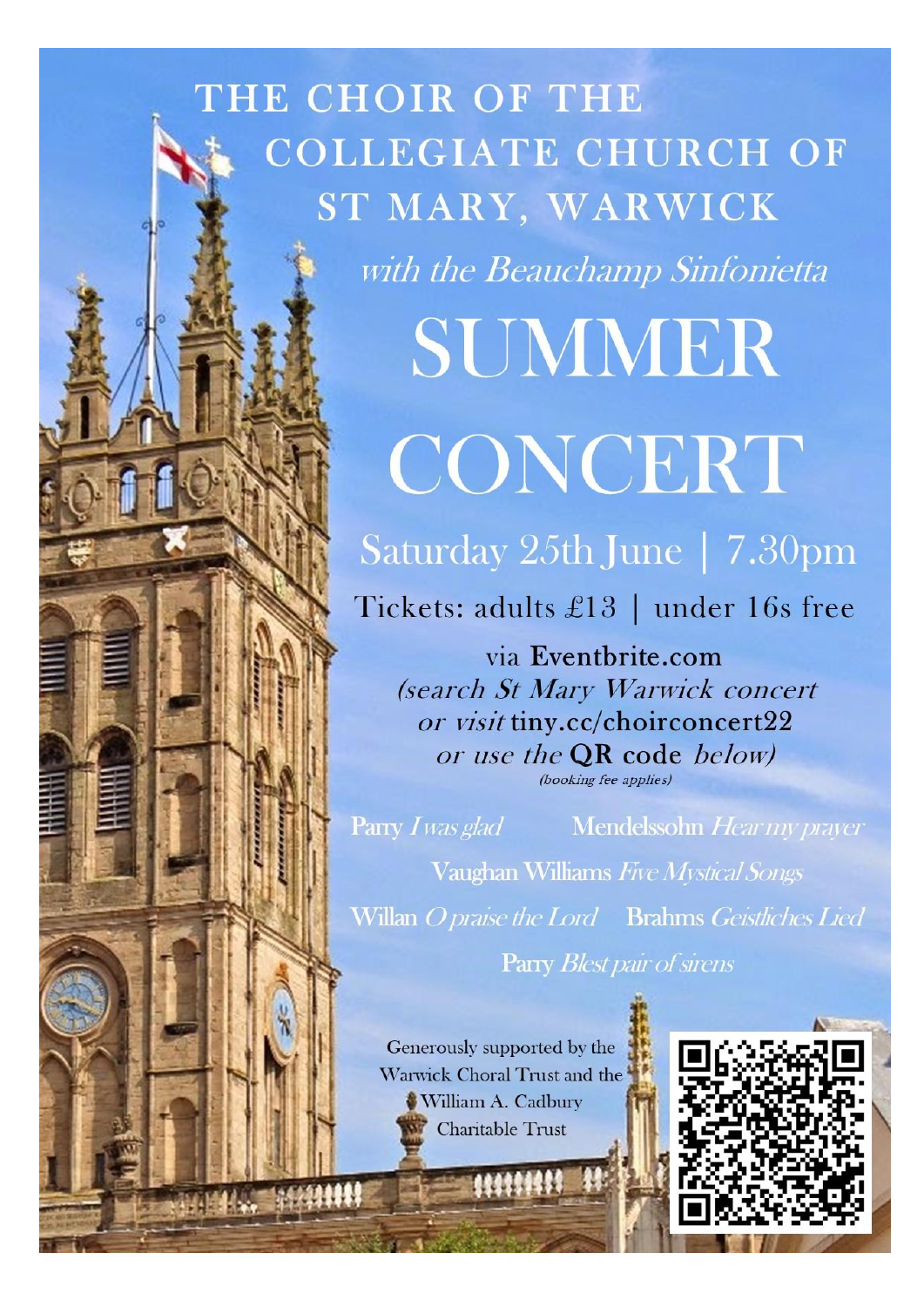#### **FRIENDS OF THE CHOIR**

Tickets have just gone on sale for the Choir Ceilidh on Saturday July 9<sup>th</sup> 7-10pm. This promises to be an exciting evening and a first for St Mary's with an evening of dancing in the nave, a live band, and caller. A light buffet is included and there will be a bar - thank you to the parents who have volunteered to help us run that. All of the money raised will go towards supporting the choirs. Tickets can be bought online in advance (only) and are available at:<https://fienta.com/ceilidh-july-2022>



## **Romance & Rhyme**

The marriage of verse and music, from the Romantic Poets to The Beatles and The Beach Boys

Romantic poets and romantic poetry in music for a cappella choir, set to music by composers of the last 150 years.

**St Mary's Church** 

Tickets £12.50 (school children free) 7.30pm, Saturday 2<sup>nd</sup> July available from Mary Adams or www.dacapochoir.org.uk

#### **OPPORTUNITY TO USE YOUR PASTORAL GIFTS**

St Mary's offers regular supportive phone calls (and visits when safe) to local people who ask for some listening and kindness. Are you able to join the volunteer members of our congregation who provide this, for one or two hours a week? Support and training is offered, as well as knowing you will be doing important work during these difficult times. Please contact Nick Edwards [nicholas.edwards@ymail.com](mailto:nicholas.edwards@ymail.com) if you may be able to help.

#### **WARWICK A SINGING TOWN**

WARWICK CHORAL FESTIVAL 2022, June 17–July 24. A full list and information can be found here<https://warwicksingingtown.co.uk/>

**ROAD CLOSURES:** Advance warning that there will be road closures in Warwick due to the Commonwealth Games cycling road race on Sunday  $7<sup>th</sup>$  August from 3am-7pm. Please see here for more information: [https://www.warwickshire.gov.uk/birmingham-commonwealth-games-](https://www.warwickshire.gov.uk/birmingham-commonwealth-games-2022/road-closures-1/1)

[2022/road-closures-1/1](https://www.warwickshire.gov.uk/birmingham-commonwealth-games-2022/road-closures-1/1)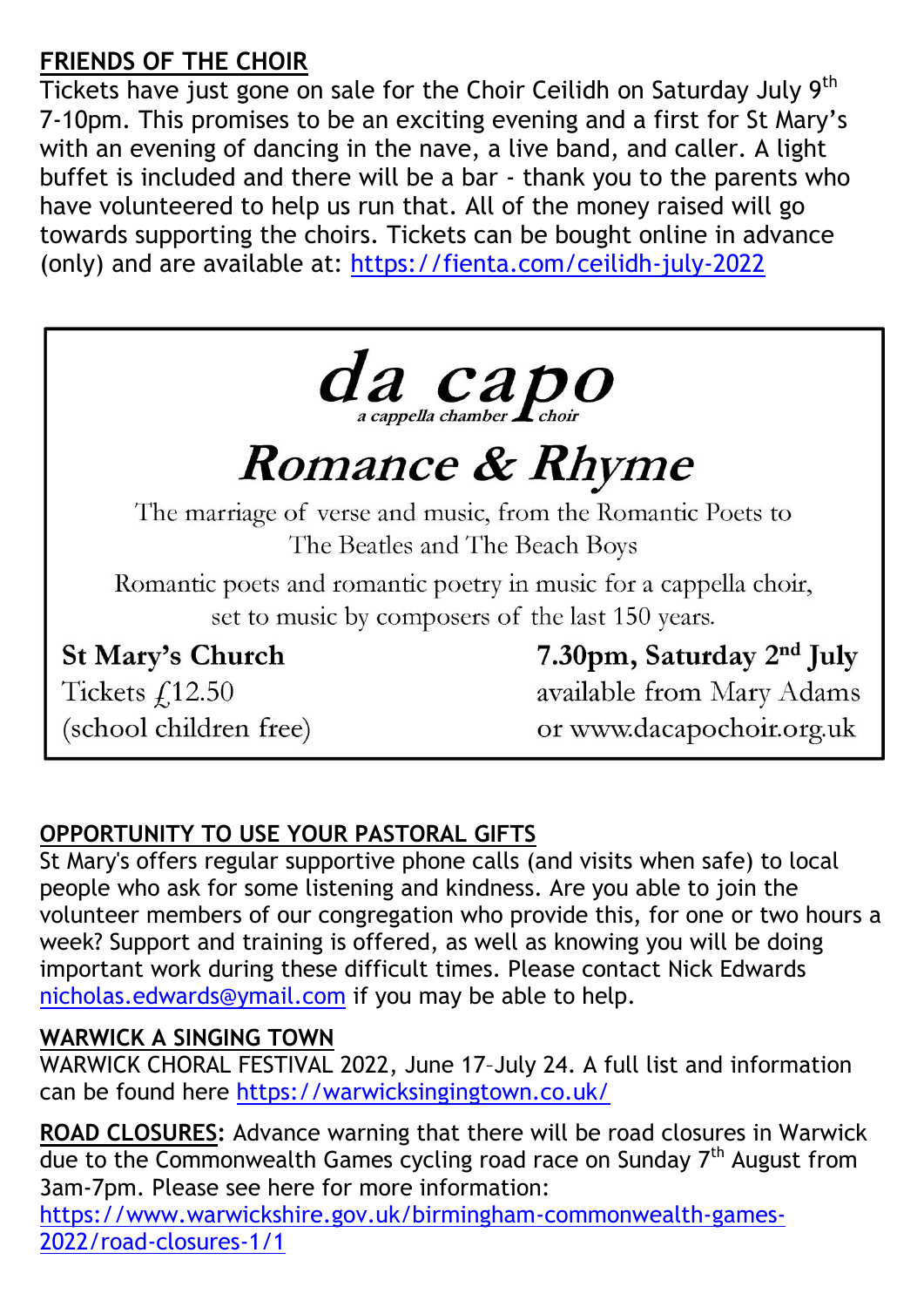#### **ART AND DEMENTIA WORKSHOPS**

Free arts and storytelling workshops for people living with dementia and their carers with tea and biscuits!

**Storytelling worshops** at Kenilworth library, 11 Smalley Place CV8 1QG 11am to 12.30pm on Thursday's June 16, 23, 30 and July 7, 14, 21 **Arts and crafts** at Rugby art Gallery, Little Elborow Street, CV21 3BZ 2pm – 3.30pm on Thursday's June 16, 23, 30 and July 7,14,21 To book [www.artsuplift.co.uk/arts-for-dementia-warwickshire](http://www.artsuplift.co.uk/arts-for-dementia-warwickshire) or email [jenny@artsuplift.co.uk](mailto:jenny@artsuplift.co.uk) or for more info call 07946 585978

#### **COVENTRY CATHEDRAL'S 60th BIRTHDAY BASH**

All are invited to the cathedral for an afternoon of crafts, activities, a bouncy castle and of course cake! The Big Birthday Bash will take place on  $25<sup>th</sup>$  June, 12-4pm. Local churches, schools and groups are warmly invited to be involved. The vision is for people from all over the diocese joining in by sharing crafts and activities. If your church, group or school have something they'd like to bring and share with all those who go, please sign up by clicking here: <https://coventrydtp.typeform.com/to/wFkFXFx7?typeform-source=email.bt.com> For more information about all the cathedral's birthday events, click here: <https://www.coventrycathedral.org.uk/worship-music/services-2>

**PRAYERS FOR THOSE WHO ARE ILL:** Ellie Booth, Christopher Browne, Clifford Browne, Anne Cotton, Elizabeth Duffy, Elizabeth Holroyde, Frances Humphreys, Mandeep Madar.

**PRAYERS FOR THE DEPARTED:** Paul Grimes, Alan Hopkins, Kevin Philpot.

#### **SERVICES THIS WEEK: Beginning 19 th June**

| Wednesday 22 <sup>nd</sup> June | 10.00am | <b>Holy Communion</b>  |
|---------------------------------|---------|------------------------|
|                                 | 5.30pm  | Choral Evensong        |
| Friday 24 <sup>h</sup> June     | 5.30pm  | <b>Choral Evensong</b> |